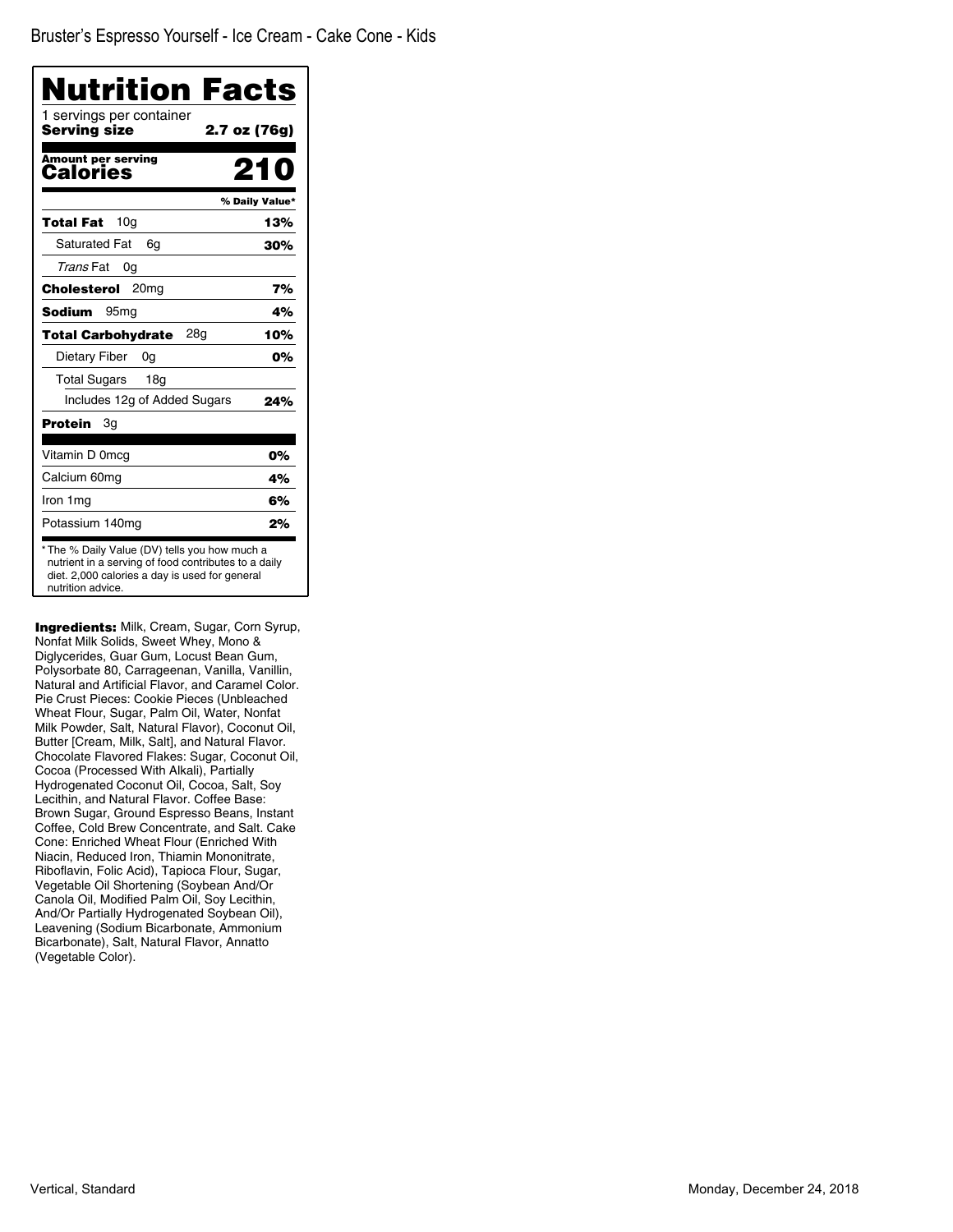| 1 servings per container<br><b>Serving size</b> | 5.2 oz (146g)  |
|-------------------------------------------------|----------------|
| Amount per serving<br>Calories                  |                |
|                                                 | % Daily Value* |
| 20a<br>Total Fat                                | 26%            |
| <b>Saturated Fat</b><br>13 <sub>q</sub>         | 65%            |
| Trans Fat<br>0g                                 |                |
| Cholesterol<br>40 <sub>mq</sub>                 | 13%            |
| Sodium<br>180 <sub>mg</sub>                     | 8%             |
| 51g<br><b>Total Carbohydrate</b>                | 19%            |
| Dietary Fiber<br><1a                            | 4%             |
| Total Sugars<br>36g                             |                |
| Includes 24g of Added Sugars                    | 48%            |
| <b>Protein</b><br>5g                            |                |
| Vitamin D 0mcg                                  | 0%             |
| Calcium 120mg                                   | 10%            |
| Iron 2mg                                        | 10%            |
| Potassium 270mg                                 | 6%             |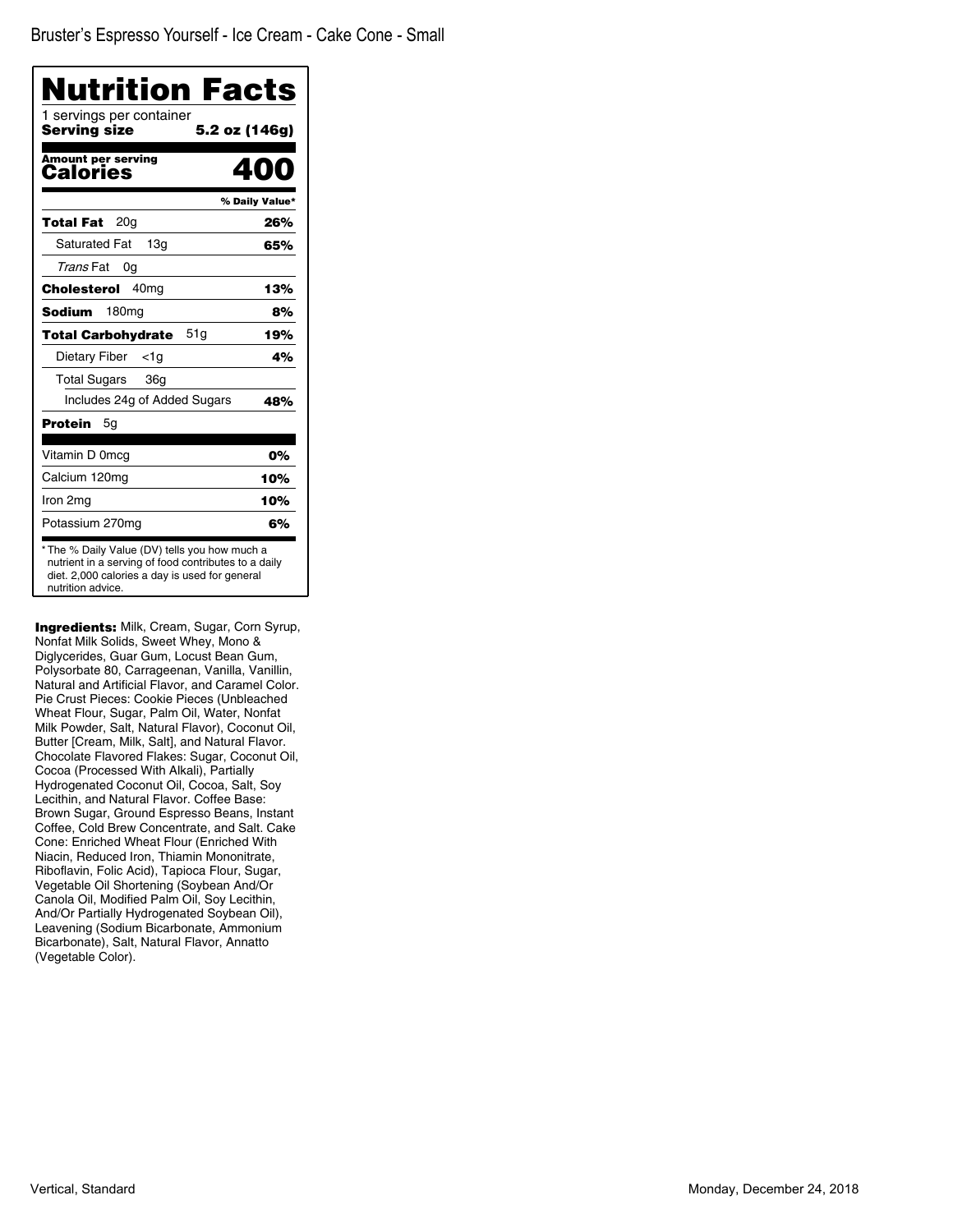| 7.7 oz (216g)<br>59<br>% Daily Value*<br>38%<br>95%                                                   |
|-------------------------------------------------------------------------------------------------------|
|                                                                                                       |
|                                                                                                       |
|                                                                                                       |
|                                                                                                       |
|                                                                                                       |
|                                                                                                       |
| 20%                                                                                                   |
| 11%                                                                                                   |
| 27%                                                                                                   |
| 4%                                                                                                    |
|                                                                                                       |
| 72%                                                                                                   |
|                                                                                                       |
| 0%                                                                                                    |
| 15%                                                                                                   |
| 15%                                                                                                   |
| 8%                                                                                                    |
| * The % Daily Value (DV) tells you how much a<br>nutrient in a serving of food contributes to a daily |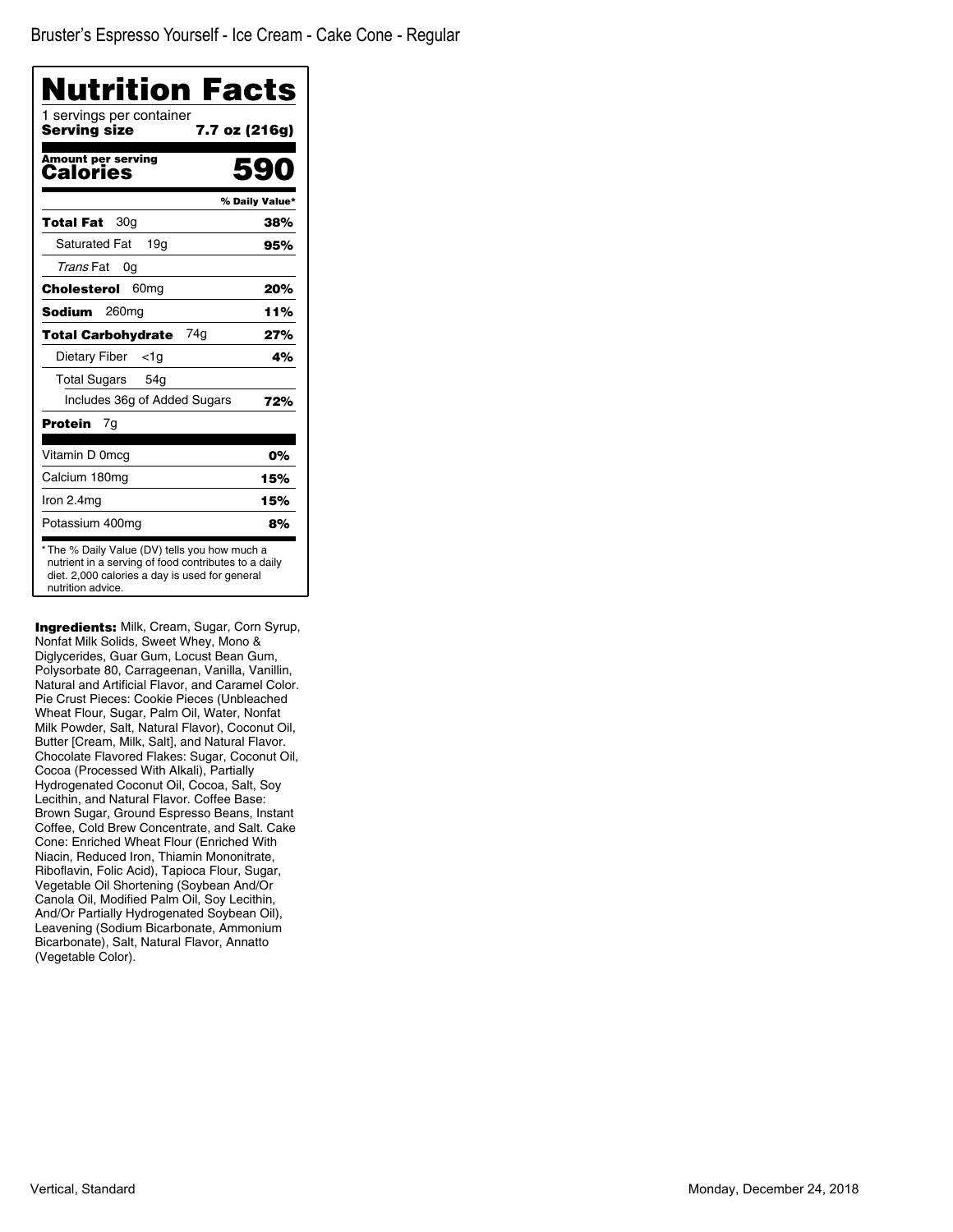| Nutrition Facts<br>1 servings per container |                |
|---------------------------------------------|----------------|
| Serving size                                | 10.2 oz (286g) |
| <b>Amount per serving</b><br>Calories       | 780            |
|                                             | % Daily Value* |
| 40a<br><b>Total Fat</b>                     | 51%            |
| <b>Saturated Fat</b><br>25a                 | 125%           |
| Trans Fat<br>0g                             |                |
| 75 <sub>mg</sub><br>Cholesterol             | 25%            |
| <b>Sodium</b><br>350 <sub>mg</sub>          | 15%            |
| 97 g<br><b>Total Carbohydrate</b>           | 35%            |
| Dietary Fiber<br>1g                         | 4%             |
| <b>Total Sugars</b><br>71g                  |                |
| Includes 48g of Added Sugars                | 96%            |
| Protein<br>9g                               |                |
| Vitamin D 0.4mcg                            | 2%             |
| Calcium 240mg                               | 20%            |
| Iron 3mg                                    | 15%            |
| Potassium 530mg                             | 10%            |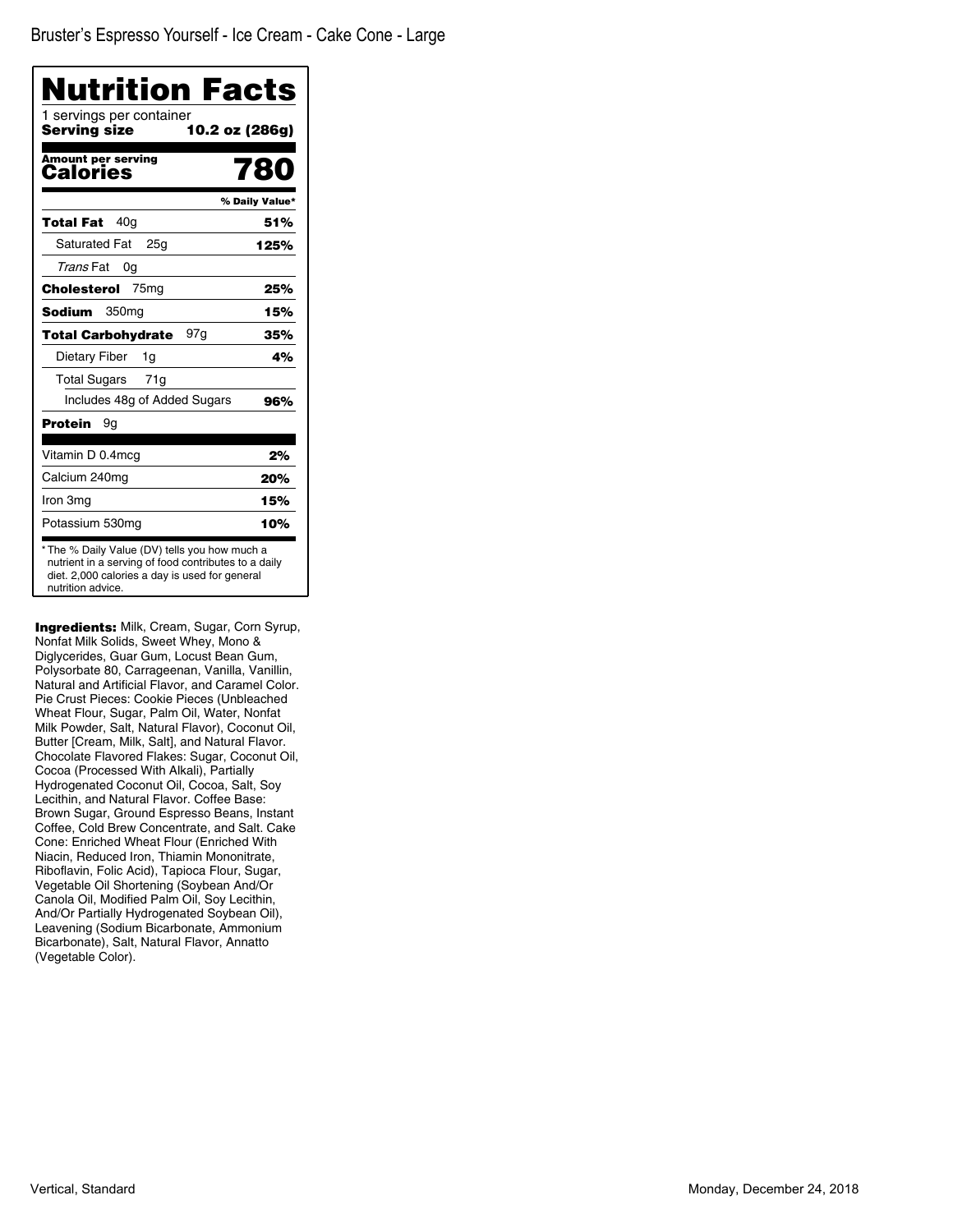| Nutrition Facts                          |                |
|------------------------------------------|----------------|
| 1 servings per container<br>Servina size | 2.5 oz (70g)   |
| <b>Amount per serving</b><br>Calories    | 190            |
|                                          | % Daily Value* |
| 10 <sub>q</sub><br>Total Fat             | 13%            |
| <b>Saturated Fat</b><br>6q               | 30%            |
| Trans Fat<br>0g                          |                |
| 20 <sub>mg</sub><br><b>Cholesterol</b>   | 7%             |
| <b>Sodium</b><br>85 <sub>mg</sub>        | 4%             |
| 23q<br><b>Total Carbohydrate</b>         | 8%             |
| Dietary Fiber<br>0a                      | 0%             |
| <b>Total Sugars</b><br>18 <sub>g</sub>   |                |
| Includes 12g of Added Sugars             | 24%            |
| Protein<br>2g                            |                |
| Vitamin D 0mcg                           | 0%             |
| Calcium 60mg                             | 4%             |
| Iron 0.7mg                               | 4%             |
| Potassium 130mg                          | 2%             |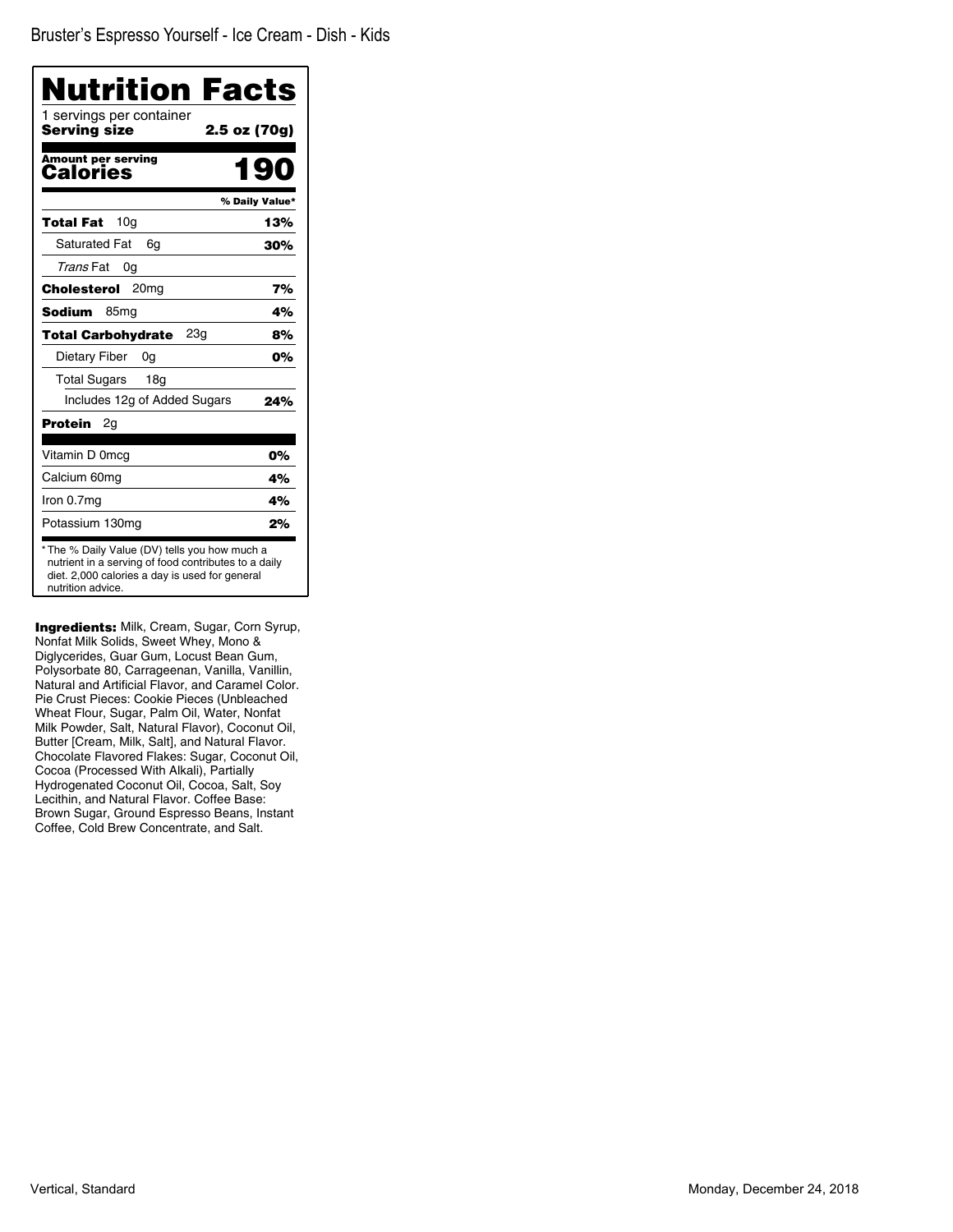| Nutrition Facts                          |                |
|------------------------------------------|----------------|
| 1 servings per container<br>Serving size | 5 oz (140g)    |
| <b>Amount per serving</b><br>Calories    | 38             |
|                                          | % Daily Value* |
| 20a<br>Total Fat                         | 26%            |
| <b>Saturated Fat</b><br>13q              | 65%            |
| Trans Fat<br>0g                          |                |
| 40 <sub>mg</sub><br>Cholesterol          | 13%            |
| Sodium<br>170 <sub>mg</sub>              | 7%             |
| 46q<br><b>Total Carbohydrate</b>         | 17%            |
| Dietary Fiber<br><1a                     | 4%             |
| <b>Total Sugars</b><br>36g               |                |
| Includes 24g of Added Sugars             | 48%            |
| <b>Protein</b><br>4g                     |                |
| Vitamin D 0mcg                           | 0%             |
| Calcium 120mg                            | 10%            |
| Iron 1.4mg                               | 8%             |
| Potassium 260mg                          | 6%             |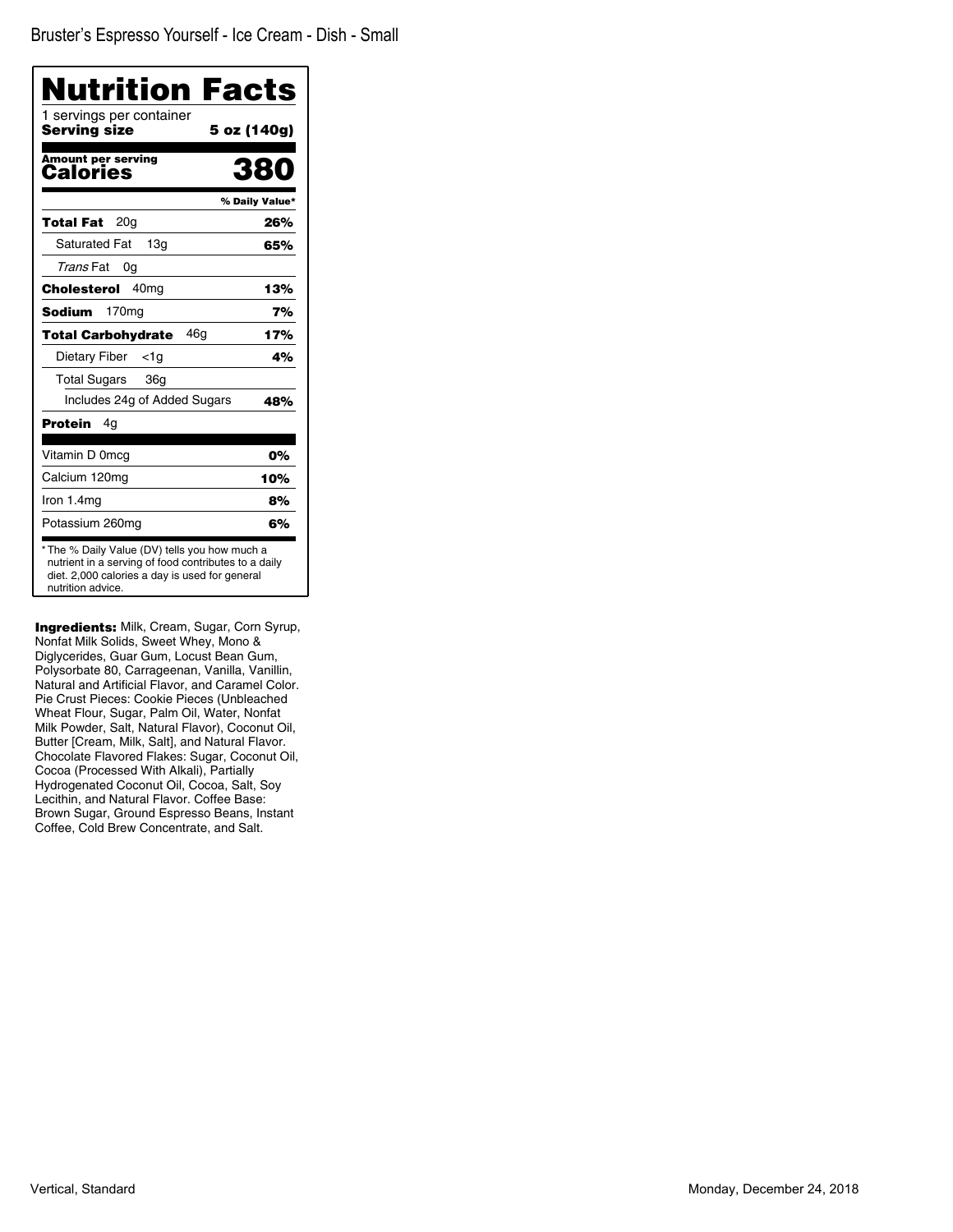| Nutrition Facts<br>1 servings per container |                |
|---------------------------------------------|----------------|
| <b>Serving size</b>                         | 7.5 oz (210g)  |
| Amount per serving<br>Calories              | 570            |
|                                             | % Daily Value* |
| 30a<br>Total Fat                            | 38%            |
| <b>Saturated Fat</b><br>19a                 | 95%            |
| Trans Fat<br>0g                             |                |
| 60 <sub>mg</sub><br>Cholesterol             | 20%            |
| Sodium<br>250 <sub>mg</sub>                 | 11%            |
| 69g<br><b>Total Carbohydrate</b>            | 25%            |
| Dietary Fiber<br><1g                        | 4%             |
| <b>Total Sugars</b><br>54 <sub>q</sub>      |                |
| Includes 36g of Added Sugars                | 72%            |
| Protein<br>6g                               |                |
| Vitamin D 0mcg                              | 0%             |
| Calcium 180mg                               | 15%            |
| Iron 2mg                                    | 10%            |
| Potassium 390mg                             | 8%             |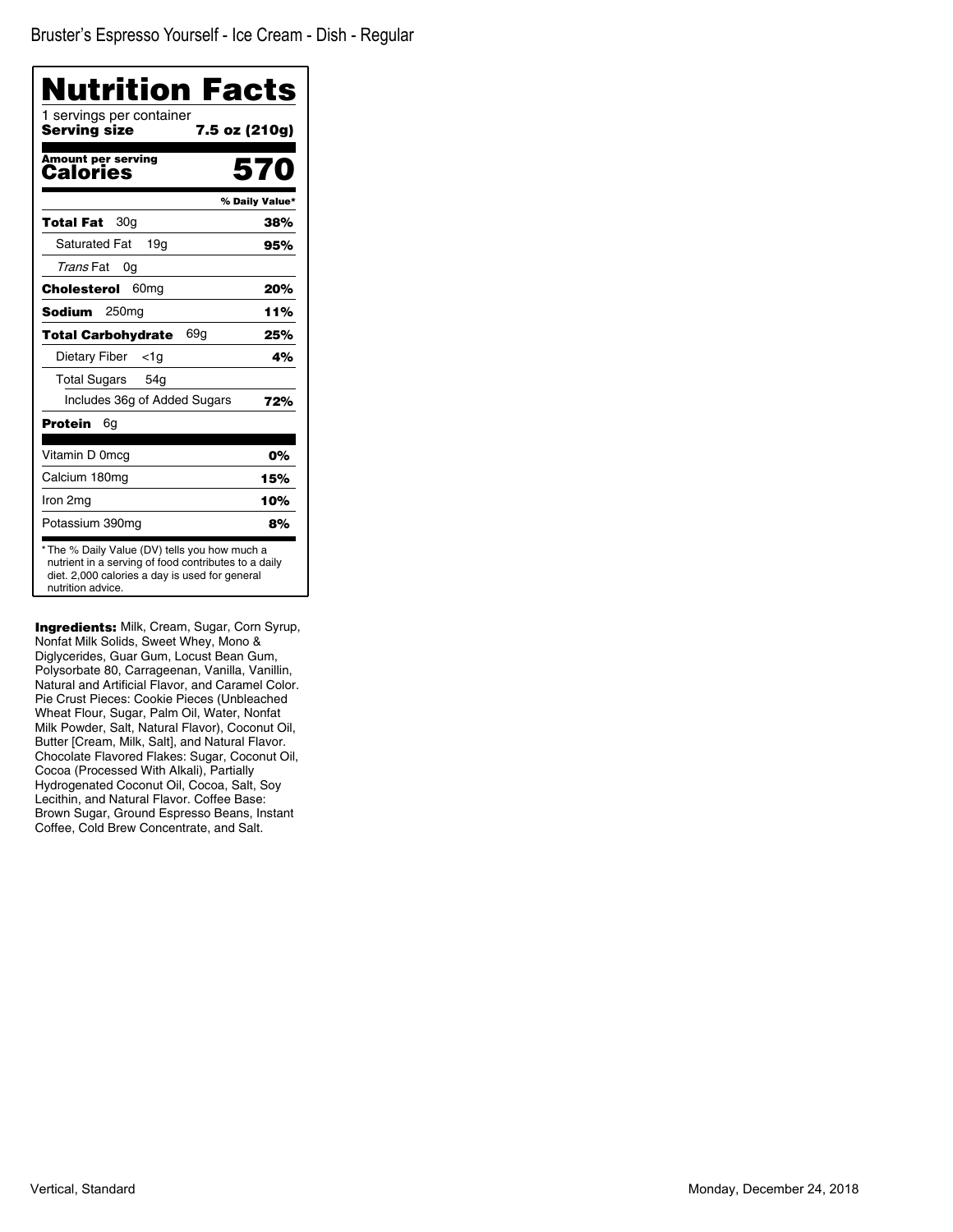| Nutrition Facts                          |                |
|------------------------------------------|----------------|
| 1 servings per container<br>Serving size | 10 oz (280g)   |
| <b>Amount per serving</b><br>Calories    | 760            |
|                                          | % Daily Value* |
| 40a<br>Total Fat                         | 51%            |
| <b>Saturated Fat</b><br>25 <sub>q</sub>  | 125%           |
| Trans Fat<br>0g                          |                |
| 75 <sub>mg</sub><br>Cholesterol          | 25%            |
| <b>Sodium</b><br>340 <sub>mg</sub>       | 15%            |
| 92a<br><b>Total Carbohydrate</b>         | 33%            |
| Dietary Fiber<br>1g                      | 4%             |
| <b>Total Sugars</b><br>71g               |                |
| Includes 48g of Added Sugars             | 96%            |
| <b>Protein</b><br>9g                     |                |
| Vitamin D 0.4mcg                         | 2%             |
| Calcium 240mg                            | 20%            |
| Iron 3mg                                 | 15%            |
| Potassium 520mg                          | 10%            |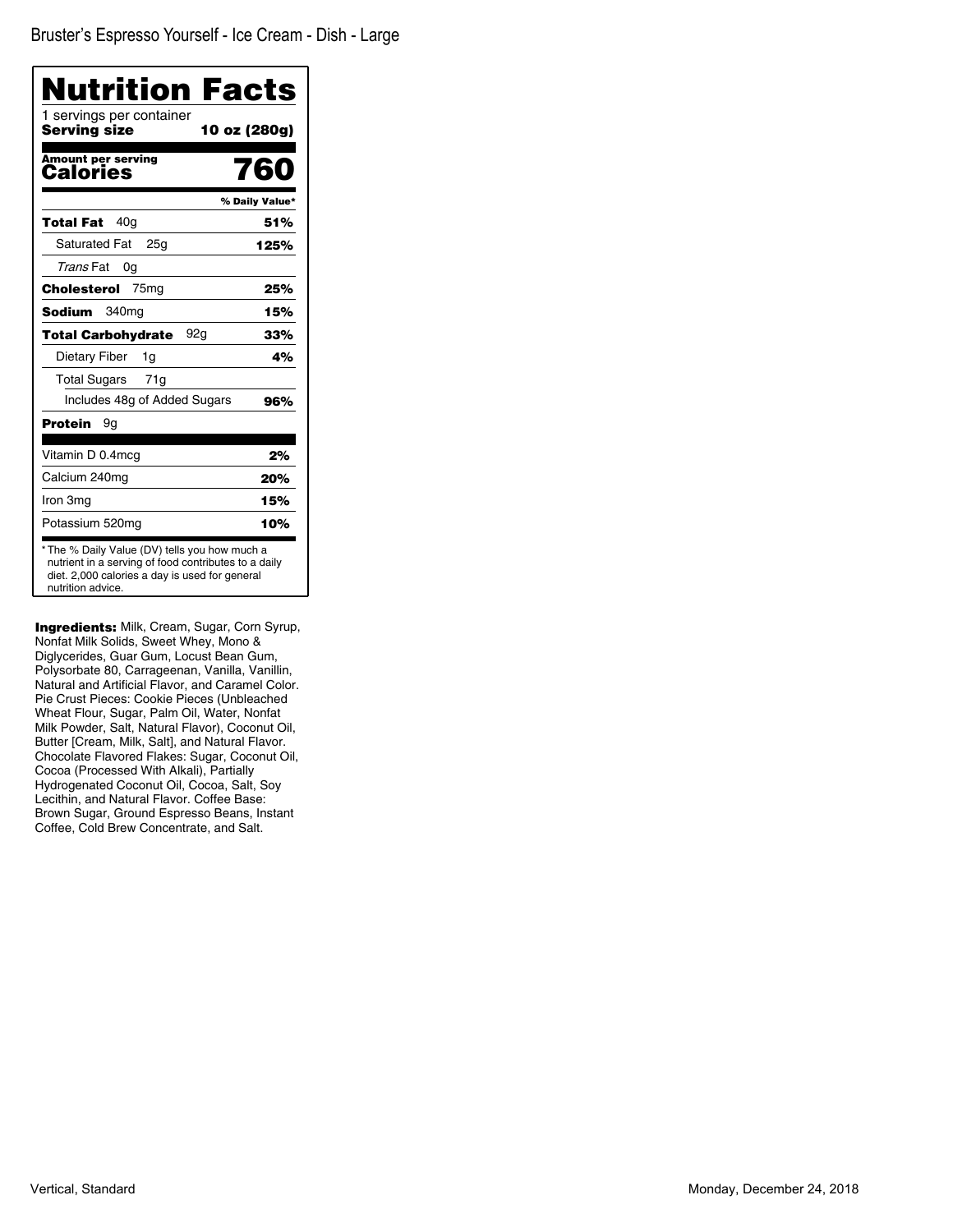| Nutrition Facts<br>1 servings per container                                                                                                                                  |                |
|------------------------------------------------------------------------------------------------------------------------------------------------------------------------------|----------------|
| Serving size                                                                                                                                                                 | 3 oz (83g)     |
| <b>Amount per serving</b><br>Calories                                                                                                                                        |                |
|                                                                                                                                                                              | % Daily Value* |
| 10 <sub>q</sub><br><b>Total Fat</b>                                                                                                                                          | 13%            |
| Saturated Fat<br>6g                                                                                                                                                          | 30%            |
| Trans Fat<br>0g                                                                                                                                                              |                |
| <b>Cholesterol</b><br>20 <sub>mg</sub>                                                                                                                                       | 7%             |
| Sodium<br>105 <sub>mg</sub>                                                                                                                                                  | 5%             |
| 35g<br><b>Total Carbohydrate</b>                                                                                                                                             | 13%            |
| Dietary Fiber<br>0g                                                                                                                                                          | 0%             |
| <b>Total Sugars</b><br>21q                                                                                                                                                   |                |
| Includes 15g of Added Sugars                                                                                                                                                 | 30%            |
| Protein<br>Зg                                                                                                                                                                |                |
| Vitamin D 0mcg                                                                                                                                                               | 0%             |
| Calcium 80mg                                                                                                                                                                 | 6%             |
| Iron 1mg                                                                                                                                                                     | 6%             |
| Potassium 150mg                                                                                                                                                              | 4%             |
| * The % Daily Value (DV) tells you how much a<br>nutrient in a serving of food contributes to a daily<br>diet. 2,000 calories a day is used for general<br>nutrition advice. |                |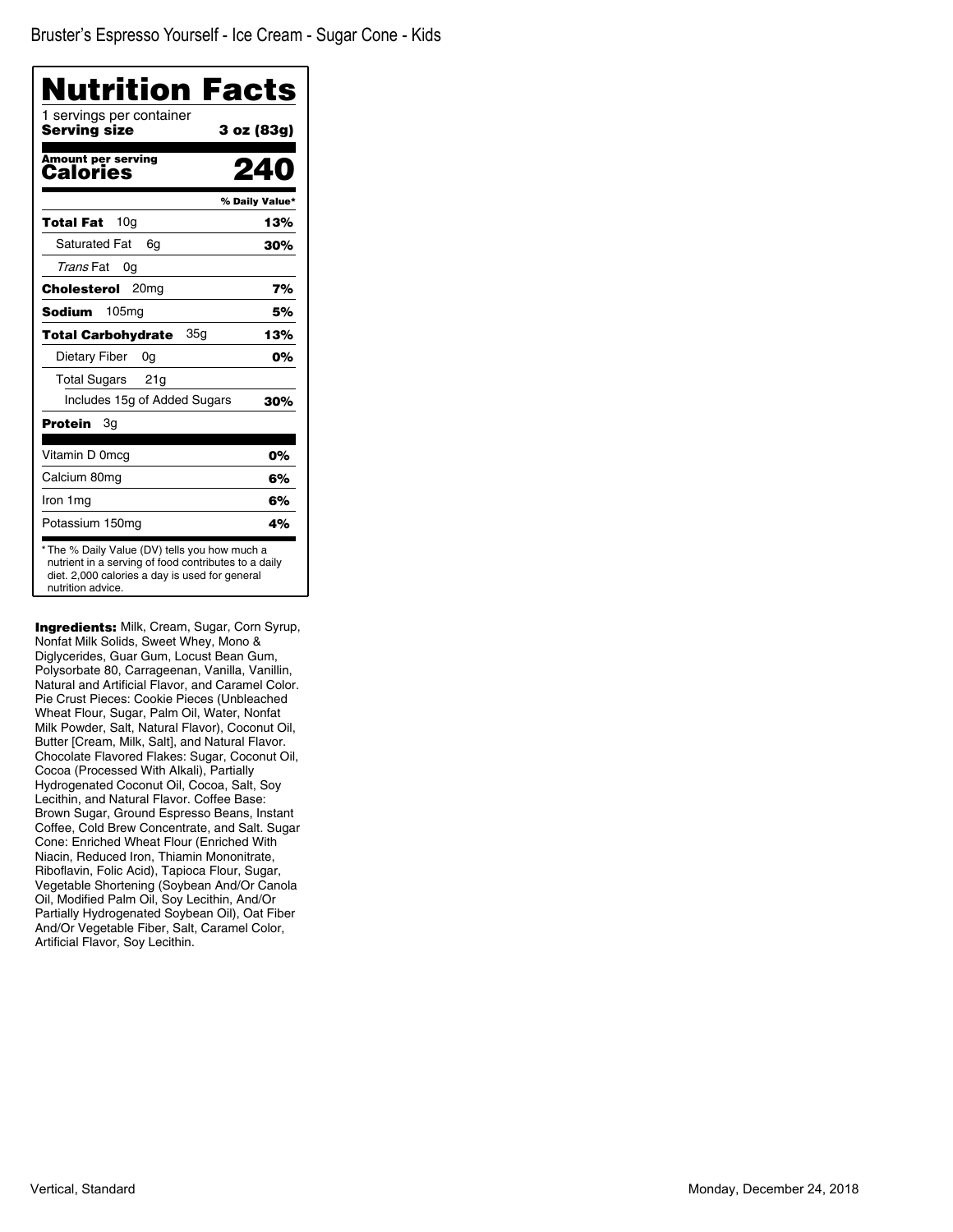| <b>Nutrition Facts</b>                                                                                |                |
|-------------------------------------------------------------------------------------------------------|----------------|
| 1 servings per container<br>Serving size                                                              | 5.5 oz (153g)  |
| <b>Amount per serving</b><br>Calories                                                                 | 430            |
|                                                                                                       | % Daily Value* |
| 20 <sub>q</sub><br>Total Fat                                                                          | 26%            |
| <b>Saturated Fat</b><br>13q                                                                           | 65%            |
| Trans Fat<br>0g                                                                                       |                |
| <b>Cholesterol</b><br>40 <sub>mq</sub>                                                                | 13%            |
| 190 <sub>mg</sub><br>Sodium                                                                           | 8%             |
| 58a<br><b>Total Carbohydrate</b>                                                                      | 21%            |
| Dietary Fiber<br><1a                                                                                  | 4%             |
| Total Sugars<br>39q                                                                                   |                |
| Includes 27g of Added Sugars                                                                          | 54%            |
| <b>Protein</b><br>5g                                                                                  |                |
| Vitamin D 0mcq                                                                                        | 0%             |
| Calcium 140mg                                                                                         | 10%            |
| Iron 1.7mg                                                                                            | 10%            |
| Potassium 280mg                                                                                       | 6%             |
| * The % Daily Value (DV) tells you how much a<br>nutrient in a serving of food contributes to a daily |                |
| diet. 2,000 calories a day is used for general<br>nutrition advice.                                   |                |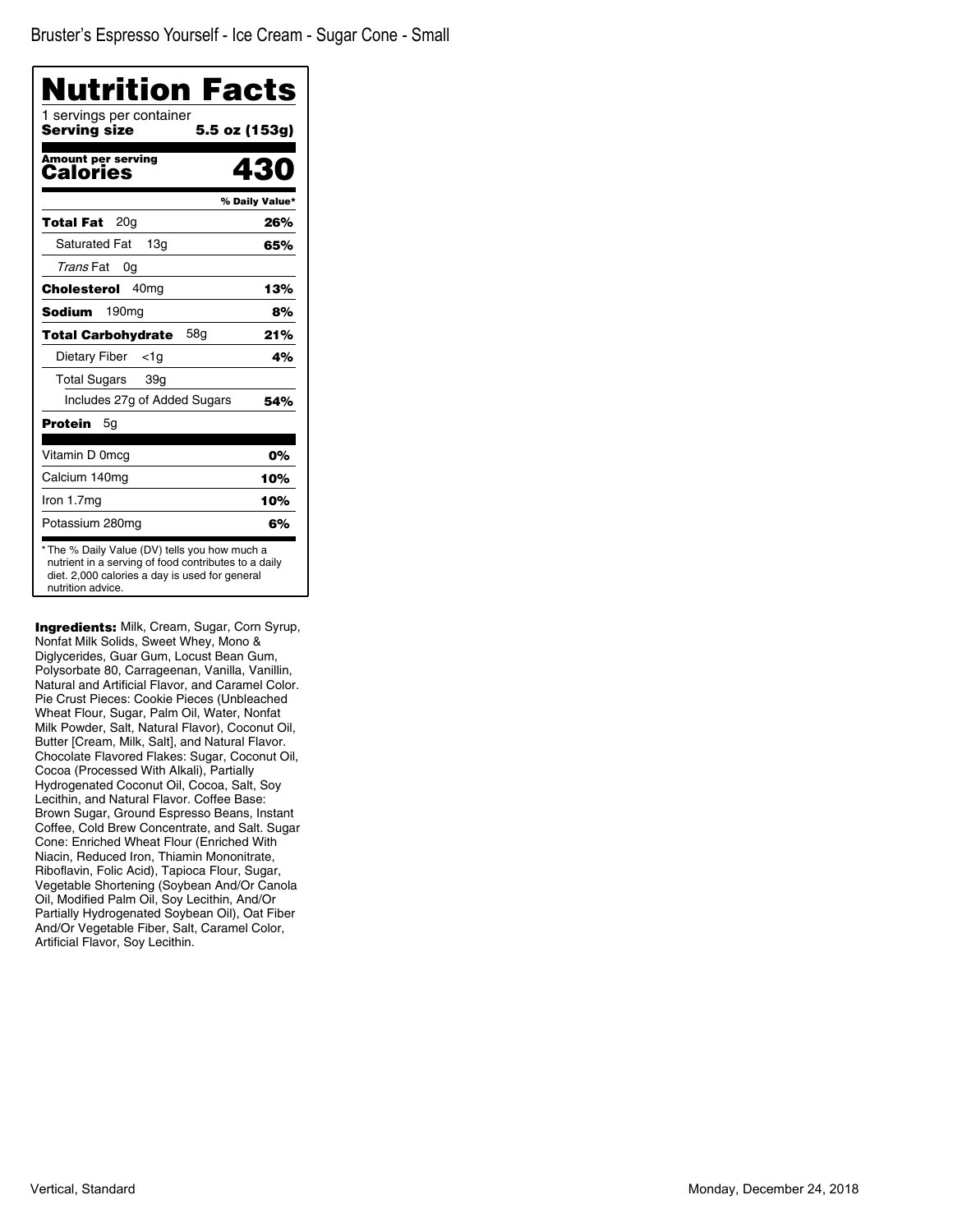| Nutrition Facts<br>1 servings per container  |                |
|----------------------------------------------|----------------|
| Serving size                                 | 8 oz (223g)    |
| <b>Amount per serving</b><br><b>Calories</b> | 62             |
|                                              | % Daily Value* |
| 30a<br>Total Fat                             | 38%            |
| <b>Saturated Fat</b><br>19a                  | 95%            |
| Trans Fat<br>0g                              |                |
| Cholesterol<br>60 <sub>mq</sub>              | 20%            |
| Sodium<br>270mg                              | 12%            |
| 81g<br><b>Total Carbohydrate</b>             | 29%            |
| Dietary Fiber<br><1a                         | 4%             |
| Total Sugars<br>57g                          |                |
| Includes 39g of Added Sugars                 | 78%            |
| Protein<br>7g                                |                |
| Vitamin D 0mcg                               | 0%             |
| Calcium 200mg                                | 15%            |
| Iron 2.4mg                                   | 15%            |
| Potassium 410mg                              | 8%             |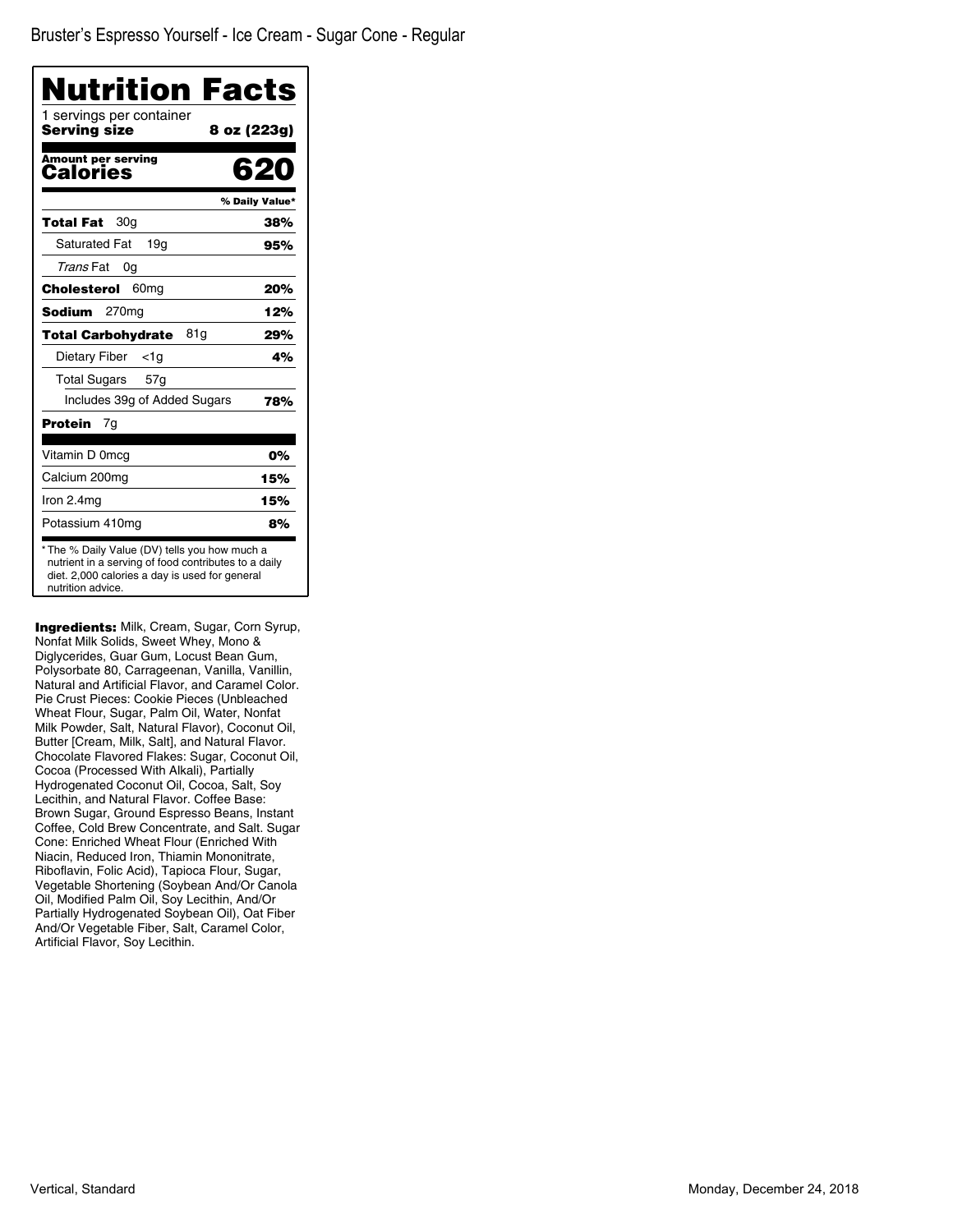| Nutrition Facts<br>1 servings per container |                |
|---------------------------------------------|----------------|
| Serving size                                | 10.5 oz (293g) |
| <b>Amount per serving</b><br>Calories       | 810            |
|                                             | % Daily Value* |
| 40g<br>Total Fat                            | 51%            |
| <b>Saturated Fat</b><br>25a                 | 125%           |
| Trans Fat<br>0g                             |                |
| 75 <sub>mg</sub><br>Cholesterol             | 25%            |
| <b>Sodium</b><br>360 <sub>mq</sub>          | 16%            |
| 104q<br><b>Total Carbohydrate</b>           | 38%            |
| Dietary Fiber<br>1g                         | 4%             |
| <b>Total Sugars</b><br>74g                  |                |
| Includes 51g of Added Sugars                | 102%           |
| Protein<br>9g                               |                |
| Vitamin D 0.4mcg                            | 2%             |
| Calcium 260mg                               | 20%            |
| Iron 3mg                                    | 15%            |
| Potassium 540mg                             | 10%            |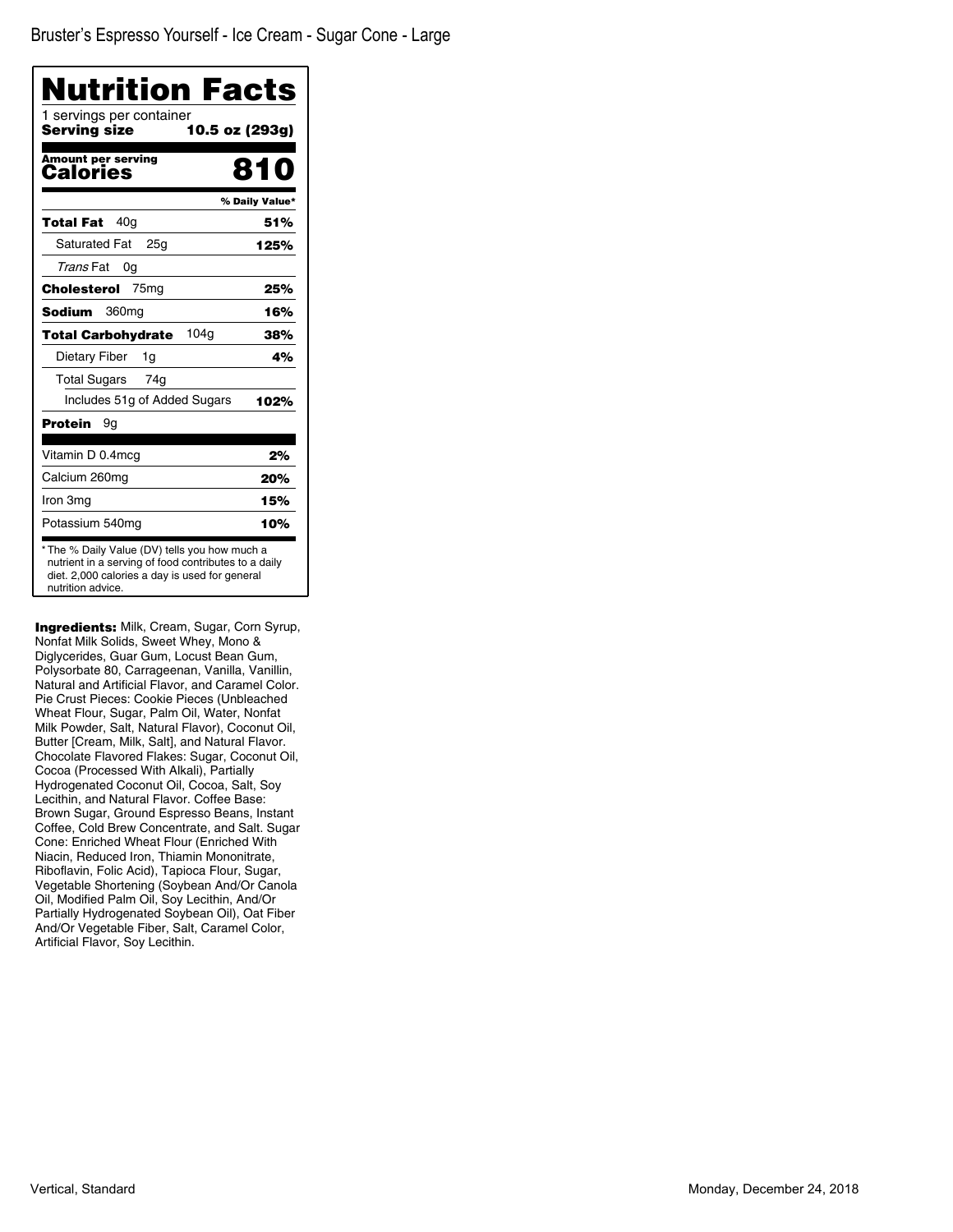| <b>Nutrition Facts</b><br>1 servings per container<br>Serving size | 3.6 oz (100g)  |
|--------------------------------------------------------------------|----------------|
| <b>Amount per serving</b><br>Calories                              | 320            |
|                                                                    | % Daily Value* |
| 13q<br>Total Fat                                                   | 17%            |
| <b>Saturated Fat</b><br>7g                                         | 35%            |
| Trans Fat<br>0g                                                    |                |
| Cholesterol<br>25 <sub>mg</sub>                                    | 8%             |
| <b>Sodium</b><br>85 <sub>mg</sub>                                  | 4%             |
| 46q<br><b>Total Carbohydrate</b>                                   | 17%            |
| Dietary Fiber<br>0g                                                | 0%             |
| Total Sugars 28g                                                   |                |
| Includes 22g of Added Sugars                                       | 44%            |
| Protein<br>4g                                                      |                |
| Vitamin D 0mcg                                                     | 0%             |
| Calcium 60mg                                                       | 4%             |
| Iron 1mg                                                           | 6%             |
|                                                                    | 2%             |

Ingredients: Milk, Cream, Sugar, Corn Syrup, Nonfat Milk Solids, Sweet Whey, Mono & Diglycerides, Guar Gum, Locust Bean Gum, Polysorbate 80, Carrageenan, Vanilla, Vanillin, Natural and Artificial Flavor, and Caramel Color. Pie Crust Pieces: Cookie Pieces (Unbleached Wheat Flour, Sugar, Palm Oil, Water, Nonfat Milk Powder, Salt, Natural Flavor), Coconut Oil, Butter [Cream, Milk, Salt], and Natural Flavor. Chocolate Flavored Flakes: Sugar, Coconut Oil, Cocoa (Processed With Alkali), Partially Hydrogenated Coconut Oil, Cocoa, Salt, Soy Lecithin, and Natural Flavor. Coffee Base: Brown Sugar, Ground Espresso Beans, Instant Coffee, Cold Brew Concentrate, and Salt. Waffle Cone: Enriched Bleached Wheat Flour (Enriched With Niacin, Reduced Iron, Thiamin Mononitrate, Riboflavin, Folic Acid), Sugar, Vegetable Shortening (Partially Hydrogenated Soybean And Cottonseed Oils), Whole Egg, Artificial Flavor (Including Maltodextrin, Modified Cornstarch, Butter, Buttermilk), Dextrose, Soy Lecithin, Artificial Vanilla Flavor.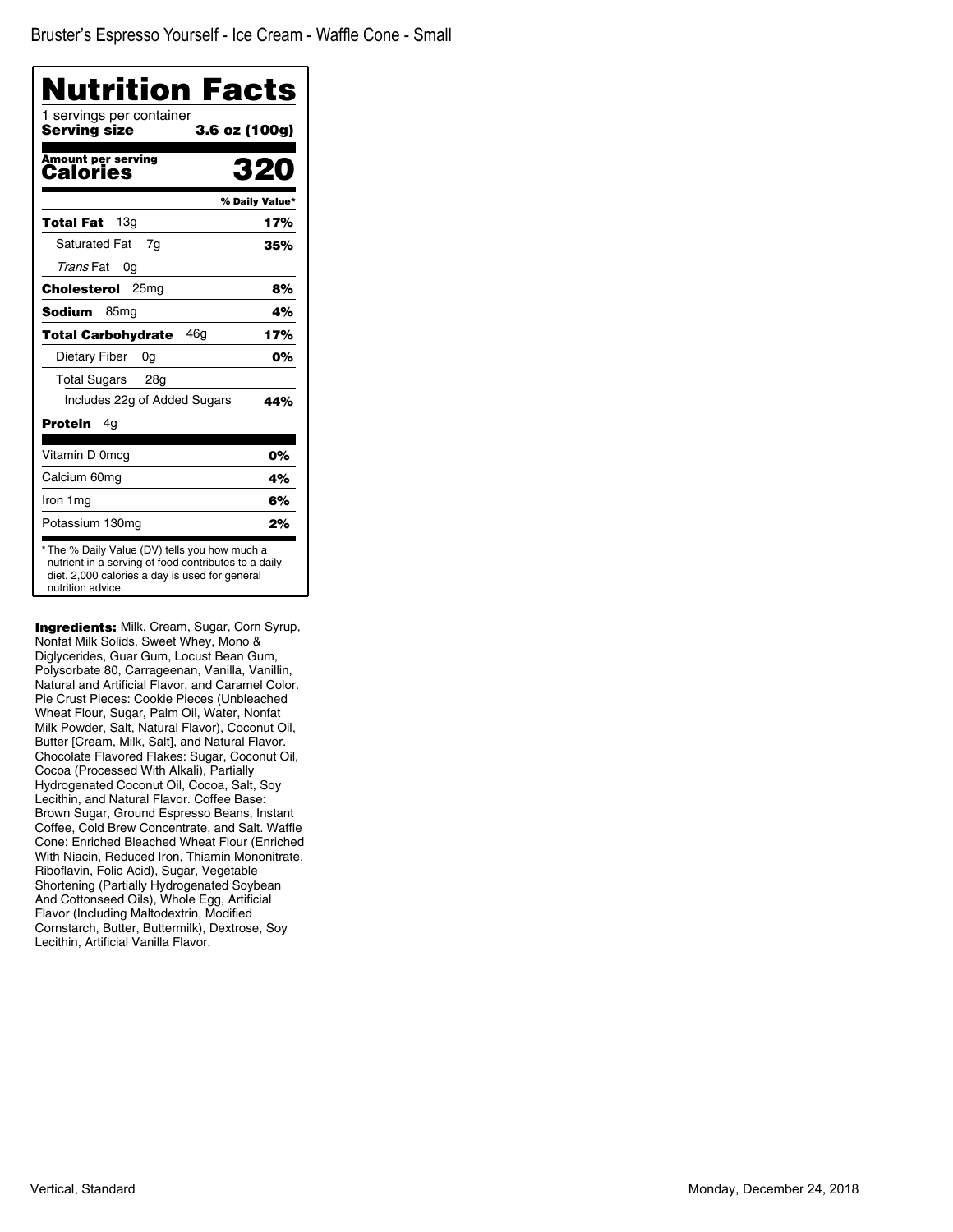| Nutrition Facts                                                                                                                                                              |                |
|------------------------------------------------------------------------------------------------------------------------------------------------------------------------------|----------------|
| 1 servings per container<br>Serving size                                                                                                                                     | 6.1 oz (170g)  |
| <b>Amount per serving</b><br>Calories                                                                                                                                        | 510            |
|                                                                                                                                                                              | % Daily Value* |
| 23 <sub>q</sub><br>Total Fat                                                                                                                                                 | 29%            |
| <b>Saturated Fat</b><br>14a                                                                                                                                                  | 70%            |
| Trans Fat<br>0g                                                                                                                                                              |                |
| 45 <sub>mq</sub><br>Cholesterol                                                                                                                                              | 15%            |
| Sodium<br>170mg                                                                                                                                                              | 7%             |
| 69a<br><b>Total Carbohydrate</b>                                                                                                                                             | 25%            |
| Dietary Fiber<br><1a                                                                                                                                                         | 4%             |
| Total Sugars<br>46a                                                                                                                                                          |                |
| Includes 34g of Added Sugars                                                                                                                                                 | 68%            |
| Protein<br>6g                                                                                                                                                                |                |
| Vitamin D 0mcg                                                                                                                                                               | 0%             |
| Calcium 120mg                                                                                                                                                                | 10%            |
| Iron 2mg                                                                                                                                                                     | 10%            |
| Potassium 260mg                                                                                                                                                              | 6%             |
| * The % Daily Value (DV) tells you how much a<br>nutrient in a serving of food contributes to a daily<br>diet. 2,000 calories a day is used for general<br>nutrition advice. |                |

Ingredients: Milk, Cream, Sugar, Corn Syrup, Nonfat Milk Solids, Sweet Whey, Mono & Diglycerides, Guar Gum, Locust Bean Gum, Polysorbate 80, Carrageenan, Vanilla, Vanillin, Natural and Artificial Flavor, and Caramel Color. Pie Crust Pieces: Cookie Pieces (Unbleached Wheat Flour, Sugar, Palm Oil, Water, Nonfat Milk Powder, Salt, Natural Flavor), Coconut Oil, Butter [Cream, Milk, Salt], and Natural Flavor. Chocolate Flavored Flakes: Sugar, Coconut Oil, Cocoa (Processed With Alkali), Partially Hydrogenated Coconut Oil, Cocoa, Salt, Soy Lecithin, and Natural Flavor. Coffee Base: Brown Sugar, Ground Espresso Beans, Instant Coffee, Cold Brew Concentrate, and Salt. Waffle Cone: Enriched Bleached Wheat Flour (Enriched With Niacin, Reduced Iron, Thiamin Mononitrate, Riboflavin, Folic Acid), Sugar, Vegetable Shortening (Partially Hydrogenated Soybean And Cottonseed Oils), Whole Egg, Artificial Flavor (Including Maltodextrin, Modified Cornstarch, Butter, Buttermilk), Dextrose, Soy Lecithin, Artificial Vanilla Flavor.